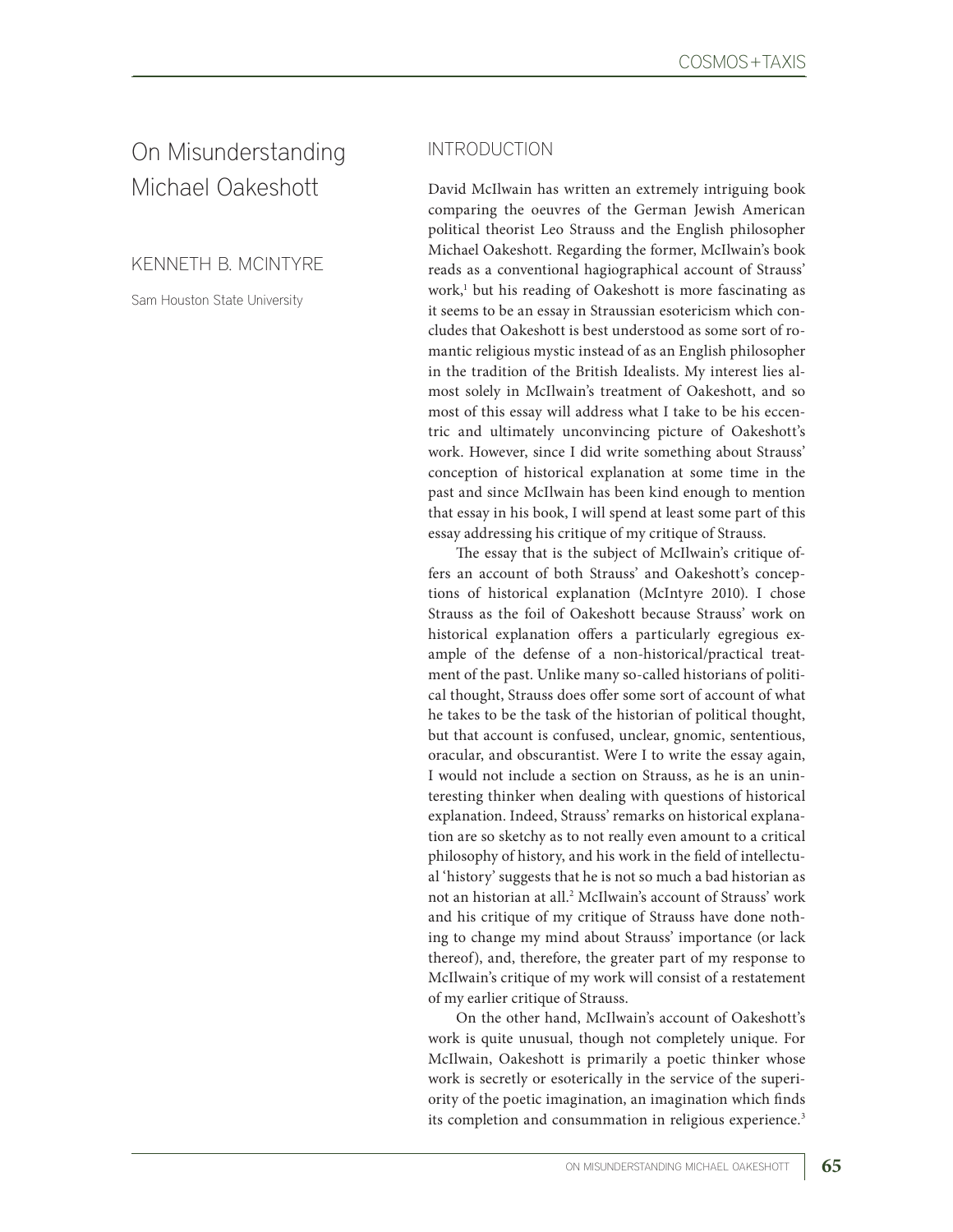I am thoroughly unconvinced by this claim, and, in sections two and three, will explain why. My concern will be with Michael Oakeshott the academic philosopher, not Oakeshott the poet, the religious mystic, the bon vivant, the soldier in WWII, the father, the husband, et al. Indeed, I would suggest that anyone who claims that Oakeshott is primarily a poetic or religious thinker has to ignore the overwhelming majority of the works that he decided to publish during his lifetime.<sup>4</sup> For Oakeshott, poetry is a modally distinct form of experience, and religion is an aspect of practical life, which is another mode of experience. These modes are irrelevant to one another, and, thus, in Oakeshott's terms, it is nonsense to speak of a 'poetic philosopher,' a 'religious historian,' or a 'religious poet'. Santayana may have been both a poet and a philosopher, but, according to Oakeshott's understanding of the two activities, he most certainly was neither a poetic philosopher nor a philosophical poet; Eliot was certainly both a religious man and a poet, but the quality of his poetry has nothing to do with his religiosity; and E. P. Thompson was a Marxist and an historian, but, if he was a good historian, it was in spite of his Marxism, not because of it.

So, what was Oakeshott doing? He was offering theoretical accounts of the various ways that human beings have come to understand themselves and their circumstances. For example, he offers a theoretical account of historical experience (i.e., a logic of historical explanation) which is not a work of historical explanation; a theoretical account of science which is not a scientific hypothesis; a theoretical account of aesthetics which is neither a poem nor a work of art; and a theoretical account of religion which is part of a theoretical account of practical experience or human conduct which is neither a dogma/doctrine nor a practical recommendation of how to succeed in the world. In every one of his published works, he is doing what he takes to be the work of a philosopher; one might criticize it as bad philosophy, i.e. it is incoherent, inconsistent, self-contradictory, illogical, etc., but mistaking it for a poetic or religious statement doesn't even do it the justice of taking it seriously at its own word.

#### I. STRAUSS

As mentioned above, I am primarily concerned here not to dispute McIlwain's version of Strauss, but to reiterate my own critique of Strauss' various arguments about historical explanation. In the article, I offered three distinct criticisms of Strauss' approach to the history of political thought (McIntyre 2010, p. 69). First, he offers a critique of historicism which confuses and often conflates three different conception of historicism: one, the idea that all ideas are to be understood only as the conditional expression of the temporal situation of a particular age; two, that past ideas have been subsumed and moved past in the process of some sort of progressive history; and, three, the notion that an historical past is an autonomous object of experience and explanation.<sup>5</sup> Second, he suggests that historical explanation should be concerned with understanding the intention of the author, but he never explains what he means by 'intention' or how an historian is supposed to discover that intention. Finally, in his most radical claim, he argues that past 'philosophers' necessarily wrote in an esoteric or hidden way, and that proper interpretation of these philosophers must pursue this esoteric meaning. However, his defense of this method is neither theoretically coherent, nor, in the form in which he explains it, particularly relevant to historical explanation.

The first claim, that Strauss confuses various different sorts of historicism, is less important to my critique of his historiographical methodology than the other two, so I will only remark that it is in his treatment of historicism that his claims about the practical use of the study of past political philosophers is most clearly stated. Strauss writes that, because modernity and the historicism that goes with it has blinded modern human beings to the essence of reality, "the need for natural right is as evident today as it has been for centuries and even millennia;" that "the rejection of natural right is bound to lead to disastrous results;" that "the contemporary rejection of natural right leads to nihilism—nay, it is identical with nihilism;" and that "the inescapable practical consequences of nihilism is fanatical obscurantism" (Strauss 1953, pp. 2, 3, 5). So, the study of the 'history' of political philosophy is a necessary propaedeutic to the study of political philosophy itself. What is needed is a quasi-archeological recovery of the 'teachings' of past political philosophers, and it is the task of the Straussian philosophical historian to recover that past. The study of the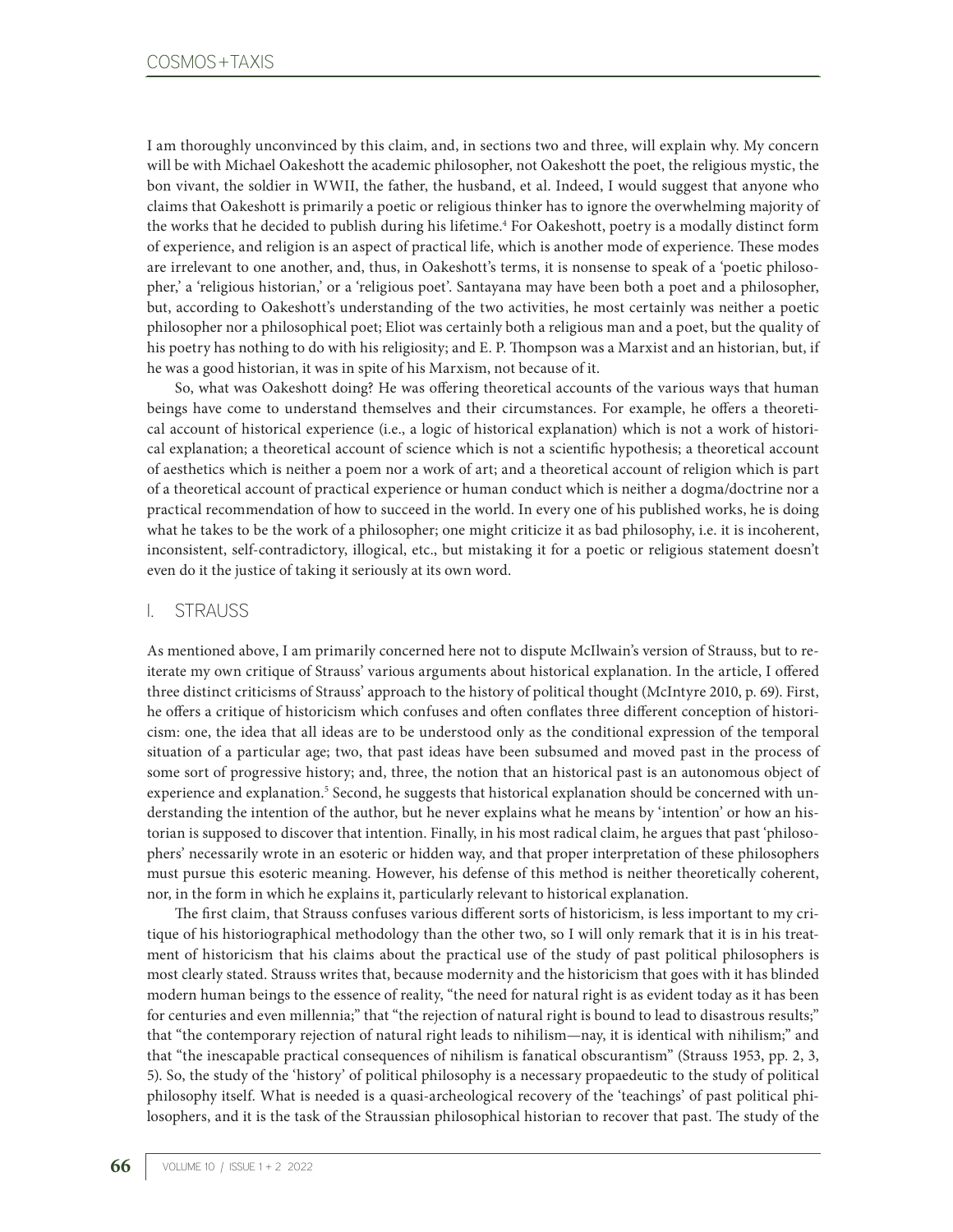past, however, has, first and foremost, a practical justification in that it ought to lead to better, or, at least, less nihilistic politics in the present.

So, the vital question is, how does one recover the true or authentic teachings of past philosophers? Strauss certainly does not inspire confidence in his answer to this question when he admits that "the epistemology of history is likely to be of vital concern only to certain technicians, and not to men as men" (Strauss 1952, p. 559). In fact, his arguments about the character of historical explanation are rather meager and sketchy at best. They consist primarily of two elements: a claim about the centrality of authorial intention to interpretation and an argument about the connection between political life, philosophy, and the necessity of secret or encoded writing. Strauss writes that "before one can use or criticize a statement, one must understand the statement, i.e., one must understand it as its author consciously meant it," and that "the originator of the doctrine understood it in one way only, provided he was not confused" (Strauss 1952, p. 581 and 1959, p. 67).<sup>6</sup> Strauss is not alone in insisting upon the centrality of authorial intention in the interpretation of past texts. However, he is somewhat unique in that, despite his insistence that intention is the criterion for any correct interpretation, he offers no real explanation of what he means by intention. Indeed, Strauss repeats his invocation of intention throughout his essays on history and political philosophy, but appears to believe that the mere repetition of a few set phrases can adequately replace the explanation of such phrases. An investigation into a person's intention necessarily involves questions like 'why did 'x' do this?' or 'why did 'y' write that?', and answering such questions involves more than the mere repetition, translation, or interpretation of a text, statement, or action. Questions of intention necessarily involve placing statements into contexts in which they can be found to be some sort of answer to a question or placing actions into contexts in which they can be understood as attempted solutions to problems. Strauss's only apparent attempt to elucidate the concept 'intention' is by insisting that "the task of the historian of thought is to understand the thinkers of the past exactly as they understood themselves" (Strauss 1959, p. 67). This elaboration does not clarify things, however. What is the import of the term 'exactly'? It cannot mean the re-enacting of a particular thinker's entire life experiences, which would be quite impossible. It is certainly not related to Skinner's elaborate account of historical intentionality based upon his interpretation of illocutionary intentions and perlocutionary results. It seems that it might involve some sort of quasi-Collingwoodian re-enactment of the thoughts of previous thinkers, but this sort of re-enactment supposes that there is some course of events existing somewhere which could be re-enacted.7

Further, the conventionality of language means that the intentions of the author do not completely exhaust the possible meanings of the text. The notion that the writer is in complete control of meaning itself is far-fetched, yet it is central to Strauss's most famous doctrine. Strauss writes that "in a book in the strict sense there is nothing that is not intended by the author" (Strauss 1967, p. 18). This understanding of authorial perfection might seem to be more at home in a fundamentalist religious tract than an essay on historical explanation, but it is deployed by Strauss to support his controversial claim that philosophers necessarily hide the real meaning of their work behind a screen of obfuscation. If the author is in complete control of meaning, any seeming contradiction, incoherence in argument, or factual error must be the result of secret, coded, or, as Strauss calls it, esoteric writing.8

Strauss offers three different arguments in support of his thesis that philosophers hide their 'true teachings.' The first is non-controversial, while the second two rely on assertions rather than arguments, and depend upon an unconvincing claim about the distinction between knowledge and opinion. First, Strauss argues that some writers in the past wrote in code, and that some philosophers did so as well. Historians are quite aware of the possibility that past writings are written in code, but whether or not that is the case is an historical question easily handled by normal means of contextual analysis. Second, Strauss claims that there are writers who are so vastly superior to other human beings in terms of their capacity to control meaning that their writing should be taken as if it were logically perfect. The conclusion Strauss draws from this notion is that any contradiction in the work of a 'genuine' philosopher should be taken as a clue to a secret teaching. He avers that "if a master of the art of writing commits such blunders as would shame an intelligent high school boy, it is reasonable to assume that they are intentional" (Strauss 1952b, p. 30). For this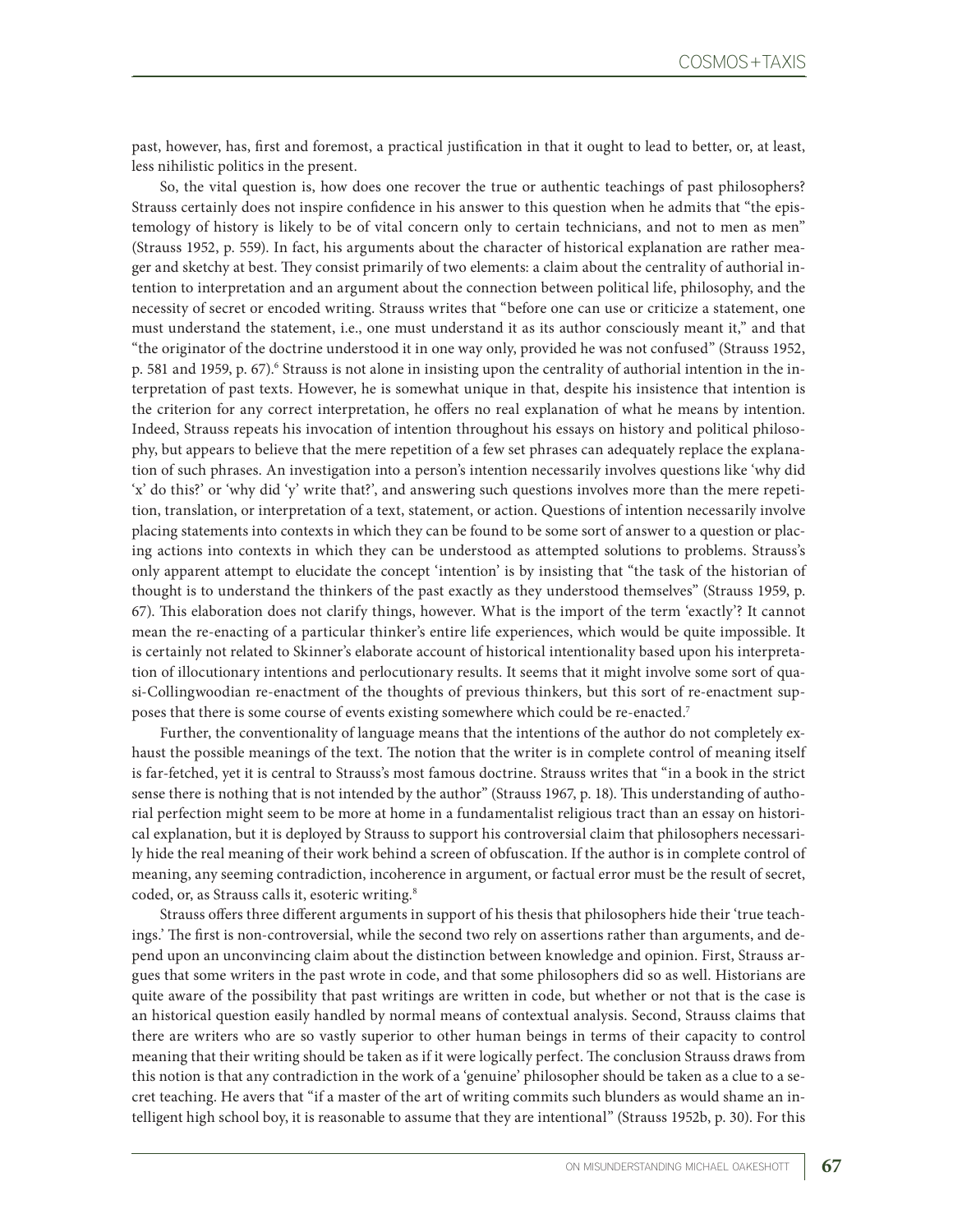sort of argument to work, either a prior claim to some notion of what makes a writer 'a master of the art of writing' must be argued, and Strauss makes no attempt to inform the reader of any criteria of judgment, or we must accept the authoritative judgment of others as to the question of 'master writer.' Indeed it appears that the sole criterion of whether a thinker is a 'master writer' is Strauss's imprimatur.

Strauss's third argument about esoteric writing is drawn directly from his understanding of the character of philosophy. He posits a radical difference between knowledge and opinion as central to the idea of philosophy, which he then translates into a claim about the inherent and logically necessary opposition between philosophy and the political community. He writes that philosophy is "the attempt to replace opinions about the whole by knowledge of the whole," and "there is a necessary conflict between philosophy and politics if the element of society necessarily is opinion, i.e. assent to opinion [because] philosophy…is…the attempt to dissolve the element in which society breathes" (Strauss 1959, pp. 11, 229, 221).<sup>9</sup> Because society depends for its survival upon the acceptance of 'opinions', 'genuine' philosophers must hide the truth from society behind an exoteric teaching, and must reveal their real teaching only to "trustworthy and intelligent readers" (Strauss 1952b, p. 25). After all, as Strauss reassures us in an earnest rhetorical tautology, "thoughtless men are careless readers, and only thoughtful men are careful readers" (Ibid.). According to Strauss, this esoteric writing constitutes the truly political kind of political philosophy because it consists of defending philosophy in a political way. However, the radical distinction between knowledge and opinion cannot be upheld.<sup>10</sup> To be informed, even at the most elementary level, requires a knowledge of the subject of information which would allow one to be informed (i.e., the knowledge of the particular language in which communication takes place, the knowledge of the particular convention or practice being discussed, etc.). For example, a person who knows a great deal about games will learn a new game easily; a person who is completely ignorant cannot even have an opinion about a game. Indeed, philosophy has often been described as a way of coming to know better what we know already, but unsatisfactorily.<sup>11</sup> However, esotericism plays more of a functional role in Strauss' philosophy than a methodological one. The distinction between exoteric readers and esoteric readers plays a similar role in the Straussian world to the distinction made by Marx and Marxisant thinkers between those afflicted with false consciousness and those blessed with authentic consciousness. Esotericism, like 'false consciousness', functions to shield the doctrine from external criticism, so those who disagree with Marx, et al., are running dogs of capitalism, sexists, and racists respectively, while those who disagree with Strauss' or Straussian interpretations of various thinkers are inattentive readers.

McIlwain's rejects my criticisms and offers various justifications for his decision. His first criticism of my essay is easily answered insofar as he accuses me of misjudging something that was not even the subject of my essay. He writes that "Kenneth B. McIntyre's account of Oakeshott and Strauss on historical explanation is illustrative of the confusion which can result from a failure to observe the common commitment of both men to understanding modern European thought through broad designations" (p. 74). My essay dealt almost solely with Strauss' and Oakeshott's accounts of historical explanation, and, thus, I said little to nothing about each thinkers potted version of the history of political philosophy. Oakeshott's treatment of what he calls the two poles of modern political thought and experience and his three traditions of political philosophy were not the subject of my essay. Neither was Strauss' 'history' of political thought, which moves from the pristine translucence of Platonic philosophy (skipping over all of that Christian mumbojumbo, of course)<sup>12</sup> through the decadent three waves of modernity to our present nihilistic and relativist slough of despond. So, my essay "fail[s] to observe the common commitment of both men to understanding modern European thought through broad designations" in the same way that it fails to address Oakeshott's book on horse racing, Strauss' war service, the 'Adam Smith' problem, or the place of fate in Conrad's novels.

His second, and more serious, complaint is that I suggest that Strauss' work on historical explanation suffers from two related weaknesses that T. D. Weldon calls 'the illusion of real essences' and the 'illusion of the geometric model' (1953, pp. 20-30). McIlwain defends Strauss from the second 'illusion' by offering a quote in which Strauss recognizes the temptation to mathematize philosophy. However, Strauss' recogni-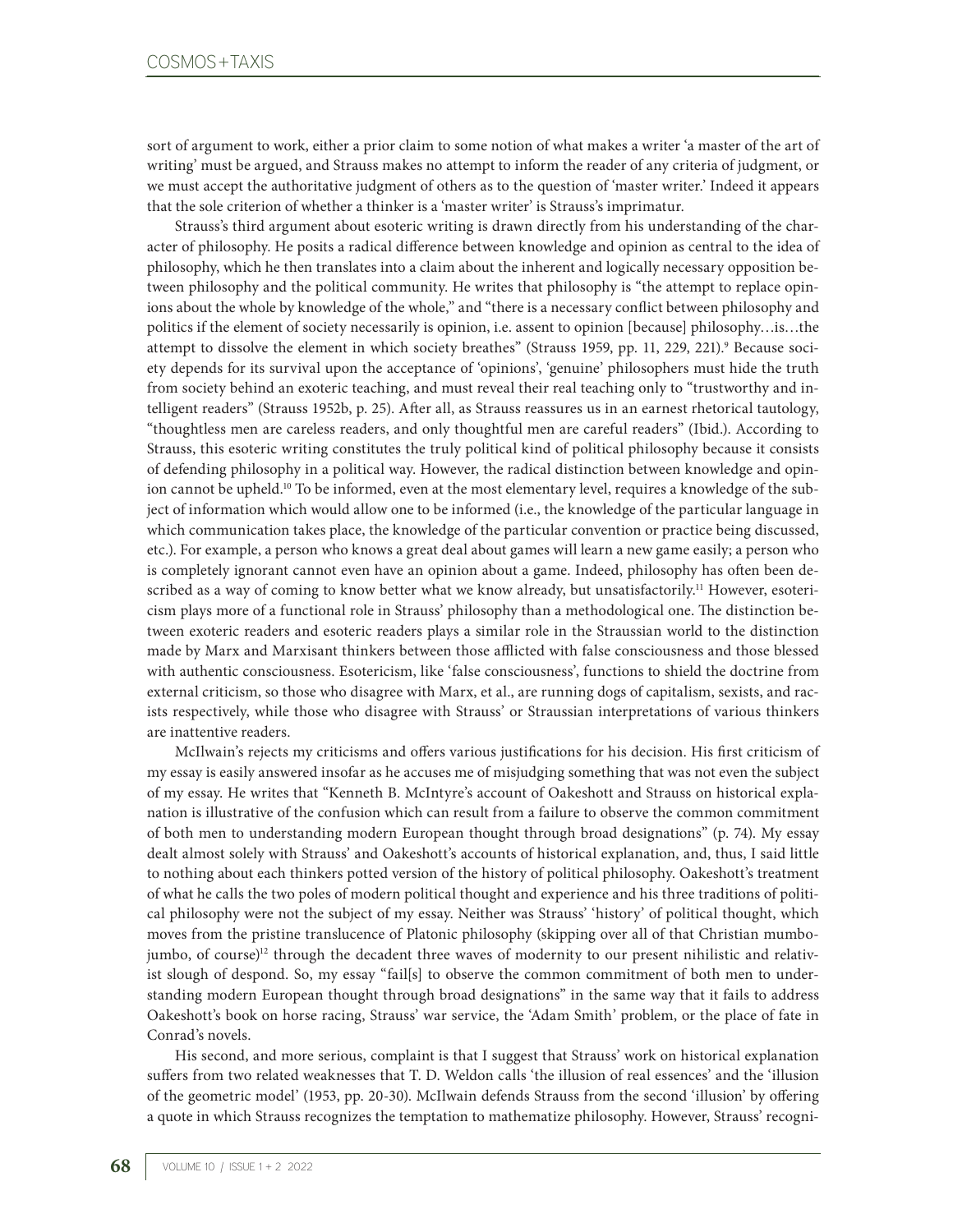tion that the temptation is there does not excuse his succumbing to it. And, contrary to McIlwain's suggestion, I am not accusing Strauss of being some sort of behaviorist, but, instead, I am criticizing Strauss' inadequate understanding of language, and the two 'illusions' which I attribute to Strauss' are both connected to that misunderstanding. To appropriate Weldon, Strauss seems to believe that "linguistic conveniences ... beget metaphysical entities" (1953, p. 28). So, while it is perfectly reasonable to claim, on the one hand, that the statement 'a triangle is a three-sided plane figure', or, on the other, that the statement 'a cat is a small domesticated carnivorous mammal with soft fur, a short snout, and retractable claw' is, in Strauss' favorite phrase, simply true, it is not at all clear how Plato's *Republic* or Hume's *A Treatise of Human Nature* could be simply true. The move from the geometrical statement or the essentialist definition (but, of course, cats and mats are not really metaphysical entities) to the generic claims that Strauss makes about philosophy and philosophizing is why it is accurate to claim that Strauss' work suffers both from the illusion of essences and the illusion of the geometrical model. So, I find neither of McIlwain's criticisms of my work particularly convincing, and, thus, though McIlwain finds my interpretation of Strauss inadequate, he gives me no reason to revise it.<sup>13</sup>

## II. OAKESHOTT ON PHILOSOPHY

McIlwain's treatment of Oakeshott's work is eccentric in many ways, but one of the primary difficulties in making one's way through it is that the language used to describe Oakeshott's thought is completely foreign to Oakeshott's thought. He treats Oakeshott's work as exemplifying the conflict between Athens and Jerusalem, the theologico-political problem, and the quarrel between poetry and philosophy.14 Oakeshott mentions none of this in his work, and, as I will attempt to demonstrate, Oakeshott rejects in a fundamental way the notion that these sets of oppositions are in actuality oppositions at all. To appropriate one of Oakeshott's responses to a critic, McIlwain's work "displays [his] disposition *never* to attend to what [Oakeshott] has written but to mistranslate it into terms of [his] own" (Oakeshott 2008, p. 268). Further, McIlwain rarely quotes Oakeshott's most coherent and considered publications, preferring to base his argument on very early articles, essays unpublished during Oakeshott's lifetime, and excerpts from his journals. For example, in a chapter in which McIlwain claims to be offering an exposition of Oakeshott's conception of historical understanding and explanation, he supports his argument with a grand total of two references to "The Activity of Being an Historian," and three references to the chapter on historical experience in *Experience and its Modes*. Only two of these references are full quotations of Oakeshott's writing. There is not a single reference to *On History* at all, despite it being Oakeshott's most extensive and mature consideration of the subject. In fact, there are more quotations from my essay on Strauss and Oakeshott in the chapter in question than there are from Oakeshott's own three published essays on historical explanation (pp. 64-85).15 Reading McIlwain on Oakeshott is like showing up to see *Hamlet* and finding out that it's *Rosencrantz and Guildenstern Are Dead* that's being performed. For these reasons, I will offer a brief overview of Oakeshott's conception of philosophy, and follow with a review of his understanding of aesthetic and religious experience. Along the way, I will address McIlwain's claim that Oakeshott is best understood as poetic and/or religious thinker, instead of what he (Oakeshott) professes to be, which is a philosopher.<sup>16</sup>

Perhaps, it should not be a surprise that McIlwain mischaracterizes Oakeshott's overall project, since he never addresses in any substantive way what Oakeshott thought about the nature of the philosophical enterprise. Oakeshott's thoughts on the character of philosophical activity are scattered throughout his essays, but his most extensive and concentrated reflections on philosophy are found in three works: *Experience and Its Modes*, "The Voice of Poetry in the Conversation of Mankind," and the first essay of *On Human Conduct*. His treatment of the activity of philosophizing in these three different pieces manifests a remarkable degree of continuity in terms of the kinds of questions and concerns which animate his inquiry and in terms of the proper disposition of the philosopher. Oakeshott understands philosophical activity as informed by an unconditional commitment to the interrogation of the conditions of understanding, and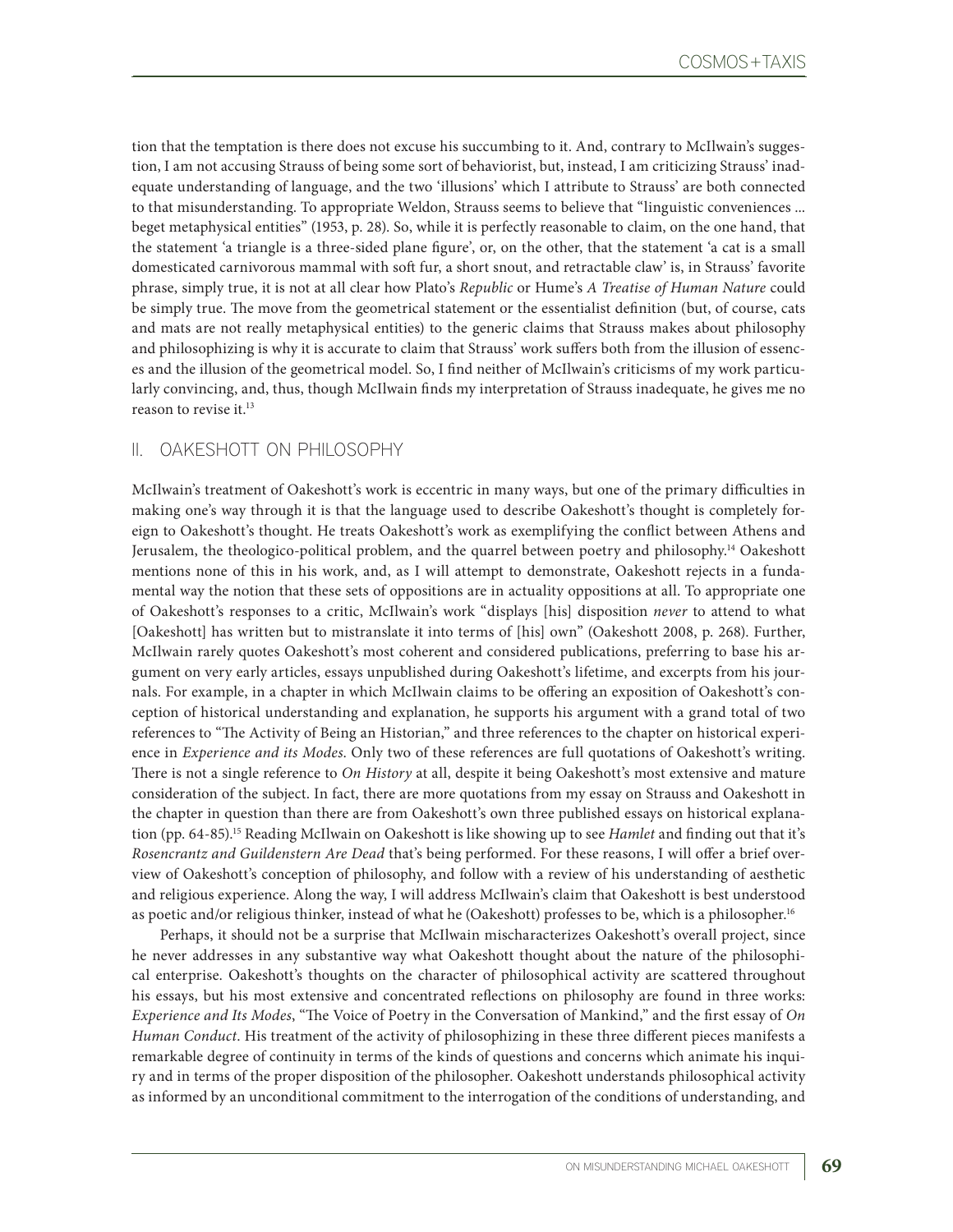thus maintains that the disposition of the philosopher is fundamentally skeptical toward the world as it normally appears. Philosophy is understood as a kind of mood which draws us away from the various practices in which we normally engage in order to question the logic of those practices. For the most part, it is a second order activity.<sup>17</sup> Thus, there is a distinction between the activity of philosophizing, which is expressive of a disposition toward appearances, and the particular conclusions of philosophers, which, as such, represent a further invitation to reflect on their specific conditions and on conditionality itself. In terms of his own philosophical conclusions, Oakeshott's work manifests a consistent commitment to conceiving various practices or modes of understanding, like history, science, and art, as quasi-sufficient, autonomous, and independent worlds logically unrelated to each other, and in viewing philosophy as a non-normative explanatory activity in relation to the modes. Contrary to McIlwain, all of the modes are autonomous, and none have primacy over the others. Philosophy retains its independence, in part, by examining the conditions of the modes themselves, and, thus, is not subject to any of them. This vision of philosophy as a disposition to investigate the conditions of intelligibility remains relatively unchanged throughout his long life.

In *Experience and Its Modes*, Oakeshott claims that "philosophical experience is…experience without reservation or arrest, without presupposition or postulate, without limit or category; it is experience which is critical throughout and unencumbered with the extraneous purposes which introduce partiality and abstraction into experience" (Oakeshott 1933, p. 347). Philosophy thus understood is not practical, historical, or scientific, but the adjudicator of the character and adequacy of practicality, historical explanation, and scientific explanation. Unlike other forms of activity and understanding, philosophical activity begins with a determination of its own self-reflective and autonomous norms of judgment. Philosophy is, first, an exploration of its own character which issues in a vision of itself which is at one and the same time a provisional conclusion and an invitation to further reflection. Oakeshott claims that *Experience and Its Modes* is an exploration of the idea of philosophy as experience without arrest, presupposition, or modification.

Thus, the tasks that Oakeshott understands to be central to the activity of philosophizing are, first, an exploration and self-definition of a criterion or set of criteria which then inform judgments about the adequacy of our understanding of the world, and, second, a critical investigation of what Oakeshott calls arrests or modes of experience which do not meet the criterion of adequacy. He writes that "I consider it…the main business of philosophy…to determine its own character…[I]t must [also] fall within the task of philosophy to consider the character of every world of experience which offers itself" (1933, p. 83). It is worth noting that Oakeshott focuses on the first of these tasks only in *Experience and Its Modes* and rarely revisits the task of philosophical self-definition again, concentrating his theoretical work instead almost solely on the latter task of investigating the modes of experience.

For Oakeshott, unlike other Idealists, each mode of experience is completely independent of the other modes because of the distinctive presuppositions associated with the mode.<sup>18</sup> He claims that "between these worlds…there can be neither dispute nor agreement; they are wholly irrelevant to one another" (1933, p. 327). The various modes exist as a result of a set of specific presuppositions or postulates which constitute the conditions of the mode itself. The modes do not share the same presuppositions, so it is impossible to move in argument from one mode to another without resulting in what Oakeshott calls "the most subtle and insidious of all forms of error—irrelevance" (1933, p. 76). The *ignoratio elenchi*, or category mistake, is central to Oakeshott's critique of modern attempts to reduce history, art, or practice to science; for any attempt on the part of one mode to regulate or judge other modes is both inappropriate and philosophically unjustifiable. Oakeshott observes that "what, from the standpoint of one world, is fact, from the standpoint of another is nothing at all" (1933, p. 327).19 For example, historians, when investigating the past, presuppose a past that is inherently different from the present and thus irrelevant to the concerns of, say, a politician or a moralist whose past is constituted primarily by questions of its usefulness and, as such, dissolved into the present. The politician doesn't use historical 'facts' to support an argument, but conceives of the past as a storehouse of ready-made symbols and arguments whose relevance is solely based upon their utility. Or, to offer another example, artists understand metaphor as intrinsically meaningful, whereas, in the world of practice or science, metaphors are useless unless they can be treated more or less as a form of lit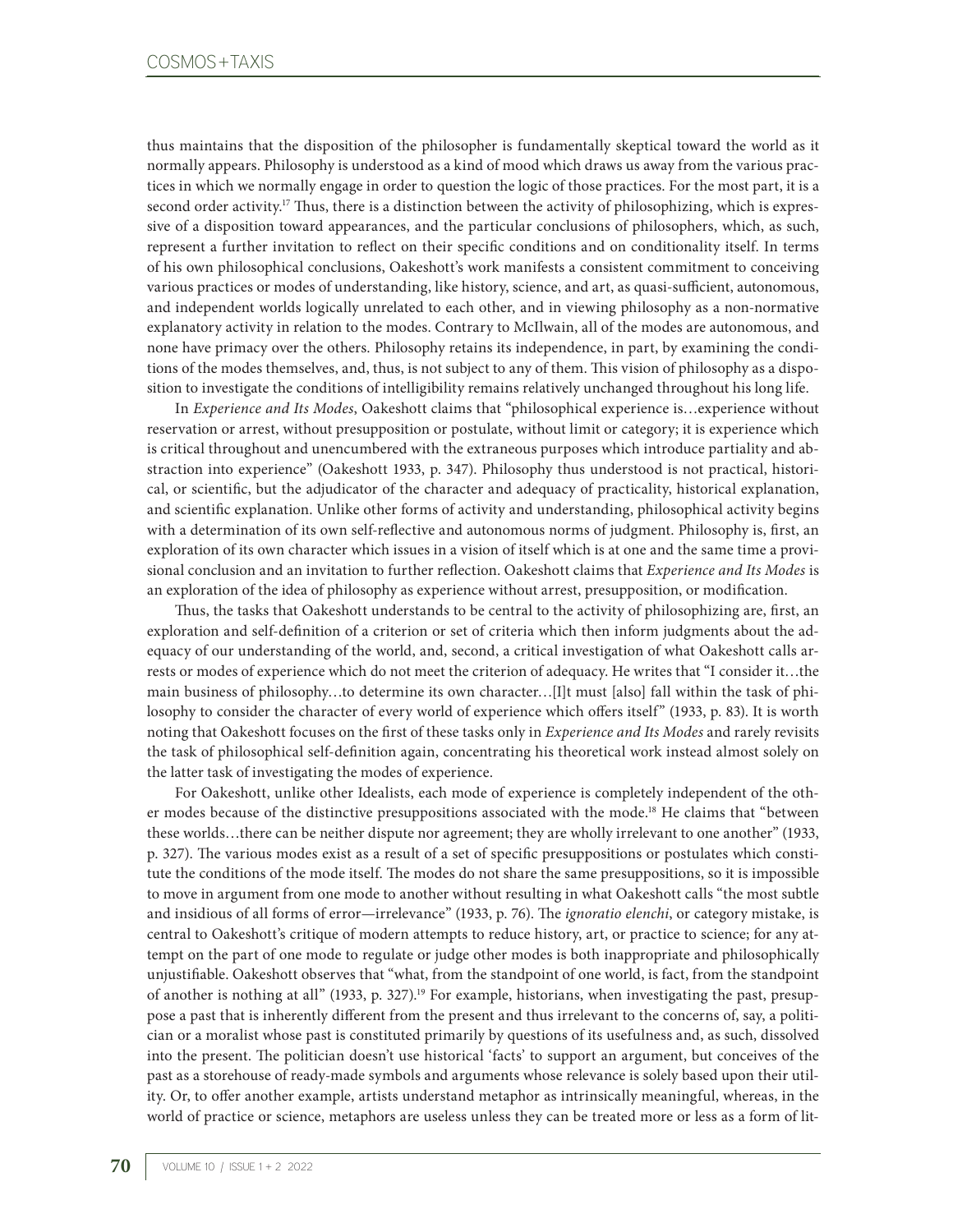eral symbolic language. The scientist is not merely appropriating a fixed and finished artifact created by a poet, but instead transforming it into something understandable as an answer to questions about precision, stability, or measurability. Oakeshott's insistence on the complete autonomy of these various modes of understanding is one of the characteristic features of his philosophical work and remains a consistent feature of his theoretical investigations throughout his life.

Oakeshott's next iteration of the character of philosophy appears in "The Voice of Poetry in the Conversation of Mankind," in which he also introduces aesthetic experience as a distinctive mode in itself. Poetry shares the characteristics of the other modes in being autonomous, impervious to the intrusions of forms of experience foreign to it (e.g. the practical, the historical, or the scientific), and irrelevant to the other forms, as well. For Oakeshott, "poetry is a sort of truancy, a dream within the dream of life" (1991, p. 541). However, this is true not only of poetry, but also of historical inquiry, scientific explanation, and philosophy itself. None these are necessary for the continuation of human life, and all can be considered escapes from the 'deadliness of doing'. Here, the primary activity of philosophy involves the exploration both of the conditions constituting the modes of experience and imagining and of their relation to each other. Oakeshott writes that "philosophy [is] the impulse to study the quality and style of each voice [or mode], and to reflect upon the relationship of one voice to another" (1991, p. 491).

During this middle period, Oakeshott also writes essays which support a traditionalist epistemology, and these essays expand upon his elaboration of the distinctive characteristics of each mode of human experience. For Oakeshott, rationality is not a single abstract characteristic of one of the modes or of philosophy itself, but, instead, it is a characteristic immanent within all sorts of practices and within each modally distinct form of understanding. The most important conclusion to be taken from "Rationalism in Politics" and "Rational Conduct" is that rationality is a characteristic which is immanent within practices and varies accordingly, and not an independent or universal quality of a separable human faculty called reason or mind. Therefore, questions about the rationality of ideas or actions are necessarily questions of contextual knowledge and connoisseurship, or of 'knowing how' instead of 'knowing that'.20 Oakeshott (1991, p. 12) distinguishes between technical knowledge, which is "susceptible of precise formulation," and practical knowledge, which "exists only in use, is not reflective and…cannot be formulated in rules." This practical, or tacit, knowledge consists in knowing how to engage in particular practices like cooking, playing baseball, conducting a scientific experiment, or writing a poem. The character of rationality related to each of these practices is specific to the practice itself, and does not involve a prior cognitive operation, such as writing a recipe for Peking duck, constructing a method or a plan for hitting a baseball, composing a hypothesis about the relation between force and energy, or creating the model of an ideal poem before then engaging in each respective activity. Instead, Oakeshott (1991, pp. 117-118) claims that "it is the activity itself which defines the questions as well as the manner in which they are answered … [A]ctivity … is something that comes first, and is something into which each [person] gradually finds his way: at no time is he wholly ignorant of it; there is no identifiable beginning." As in *Experience and Its Modes*, Oakeshott claims that human beings always and everywhere inhabit a world of meanings, and rationality consists of acting and thinking in such a way that we move from a given world of meaning to a more satisfactory one. Actions always take place within specific worlds and it is the character of these worlds or practices that give meaning to the actions. As Oakeshott (1991, p. 121) observes, "all specific activity springs up within an already existing idiom of activity…[W]e begin with what we *know*…and if we knew nothing we could never begin." Thus, knowledge consists in getting to know something better that we already know, but imprecisely or inadequately in some way. This dialectical conception of knowledge is continuous with Oakeshott's early work.

In Oakeshott's final lengthy consideration of the character of philosophy, he maintains that philosophy is a second order activity consisting, first, in the consideration of the general character of human understanding and, second, in the investigation of the presuppositions or postulates of various specific ways of understanding the world. He writes (1975, p. vii) that: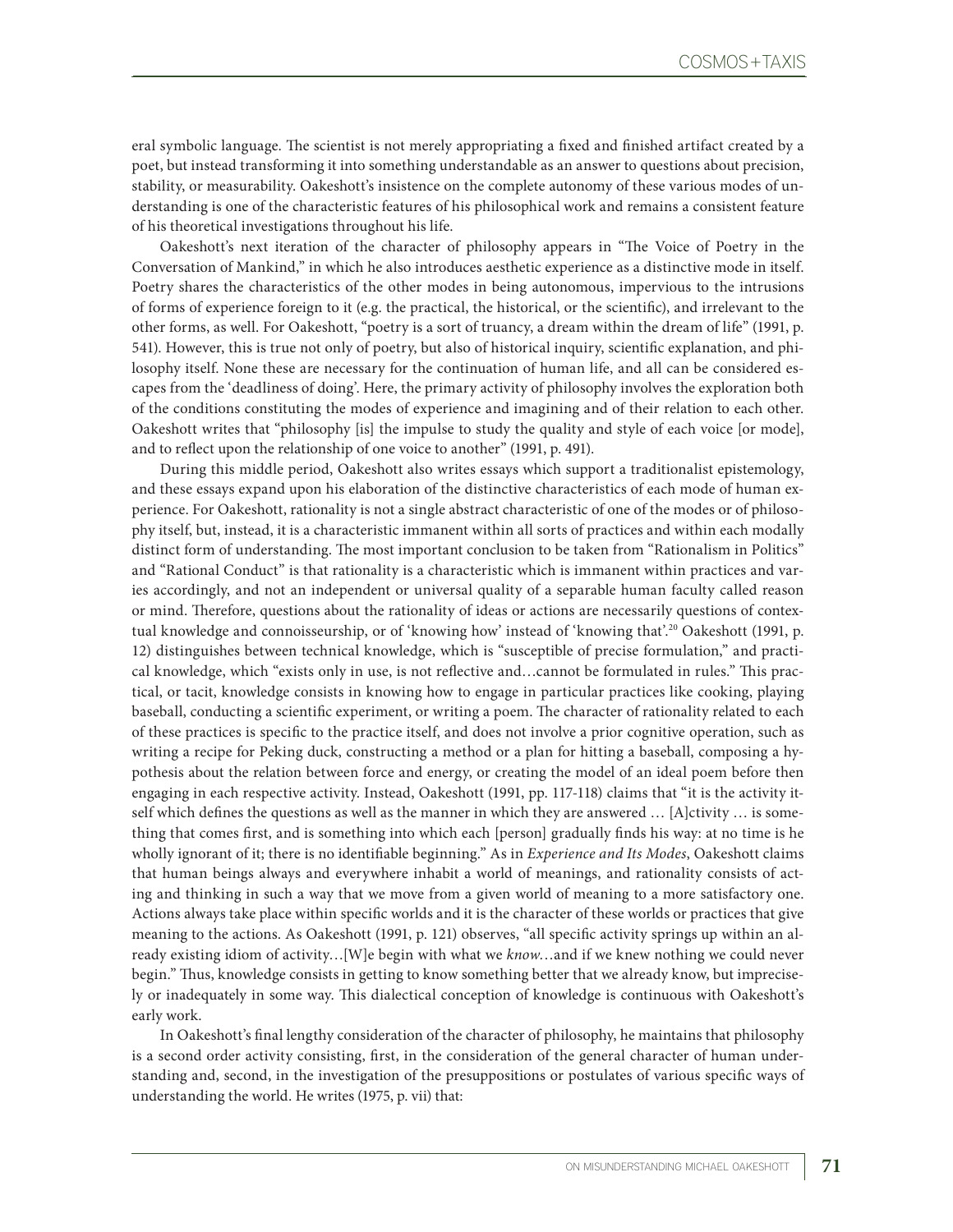philosophical reflection is recognized here as the adventure of one who seeks to understand in other terms what he already understands and in which the understanding sought (itself unavoidably conditional) is a disclosure of the conditions of the understanding enjoyed and not a substitute for it…[Philosophy] may enlighten but it does not instruct.

For Oakeshott, philosophical understanding is of a different conditional quality than common understanding because philosophical understanding is concerned with the conditions which constitute common understanding and is, thus, inherently non-normative. However, unlike in *Experience and Its Modes*, Oakeshott emphasizes the necessary conditionality of even philosophical understanding, and there is no mention in *On Human Conduct* of a criterion of unconditional or presuppositionless experience. Instead, Oakeshott emphasizes the distinction between the activity of philosophizing, which is an unconditional engagement, and the conclusions of such an activity, which are themselves susceptible to further investigation and elucidation. He writes (1975, p. 11) that:

the engagement of understanding is not unconditional on account of the absence of conditions, or in virtue of a supposed terminus in an unconditional theorem; what constitutes its unconditionality is the continuous recognition of the conditionality of conditions…[and, thus,] the irony of all theorizing is its propensity to generate, not an understanding, but a not-yet-understood.

The philosopher is not engaged in the attempt to reach an understanding of the world which is in itself unconditional or presuppositionless, but is instead unconditionally committed to understanding the general conditionality of all understanding or experience. The philosopher, or theorist, maintains an attitude of sceptical dissatisfaction with understanding because it always rests on conditions which can be further explored. The results of such in an engagement in philosophical reflection ( i.e., theories or philosophies) are inherently provisional, or, as Oakeshott puts it, they "are interim triumphs of temerity over scruple" (Ibid.). And, of course, they lose their concrete character when they are detached from the activity which produced them and transformed into sets of doctrines or dogmas. However, nothing that Oakeshott writes suggests that he considers philosophy as a secondary activity to poetry or religion, and his explanation of the imminent character of rationality in human practices is not a denial of rationality, but an elaboration of its variety.

# III. OAKESHOTT ON POETRY AND RELIGION

McIlwain's Oakeshott is a man for whom poetic and religious experience is the pinnacle of human aspirations, but, as has been shown above, Oakeshott always considered himself to be a philosopher, and always maintained that the different forms or modes of human experience (e.g. history, science, art, and practical life) are independent from and irrelevant to each other. Philosophy is a second order activity, but it is most certainly not of secondary importance. It is the highest achievement of the human intellect. In this section, I will explore what Oakeshott actually says about poetry and religion in order, once again, to dispel the notion that Oakeshott places a higher absolute value on either poetry or religion.

As noted above, Oakeshott suggests that the aesthetic mode is one of several ways of conceiving the world, and that none of these modes are completely satisfactory nor is any one mode intrinsically superior to the others. Thus, it is perfectly reasonable for a human being to approach the world, at least on some occasions, and consider it in terms of its capacity to delight, entertain, or surprise us. Oakeshott's ways of conceiving the world are independent and irrelevant to each other and thus do not form any sort of hierarchical scale. These modes of experience, which include the poetic/aesthetic, the historical, the scientific, and the practical are co-equals, none having more philosophical validity than the others do. The world of practice is the one that we humans most commonly inhabit, and it is a world conceived under the postulate of its mutability. It is a world of good and evil, right and wrong, and success and failure. The world of history is conceived under the postulate of the unchanging pastness of the past, and it is a world of historical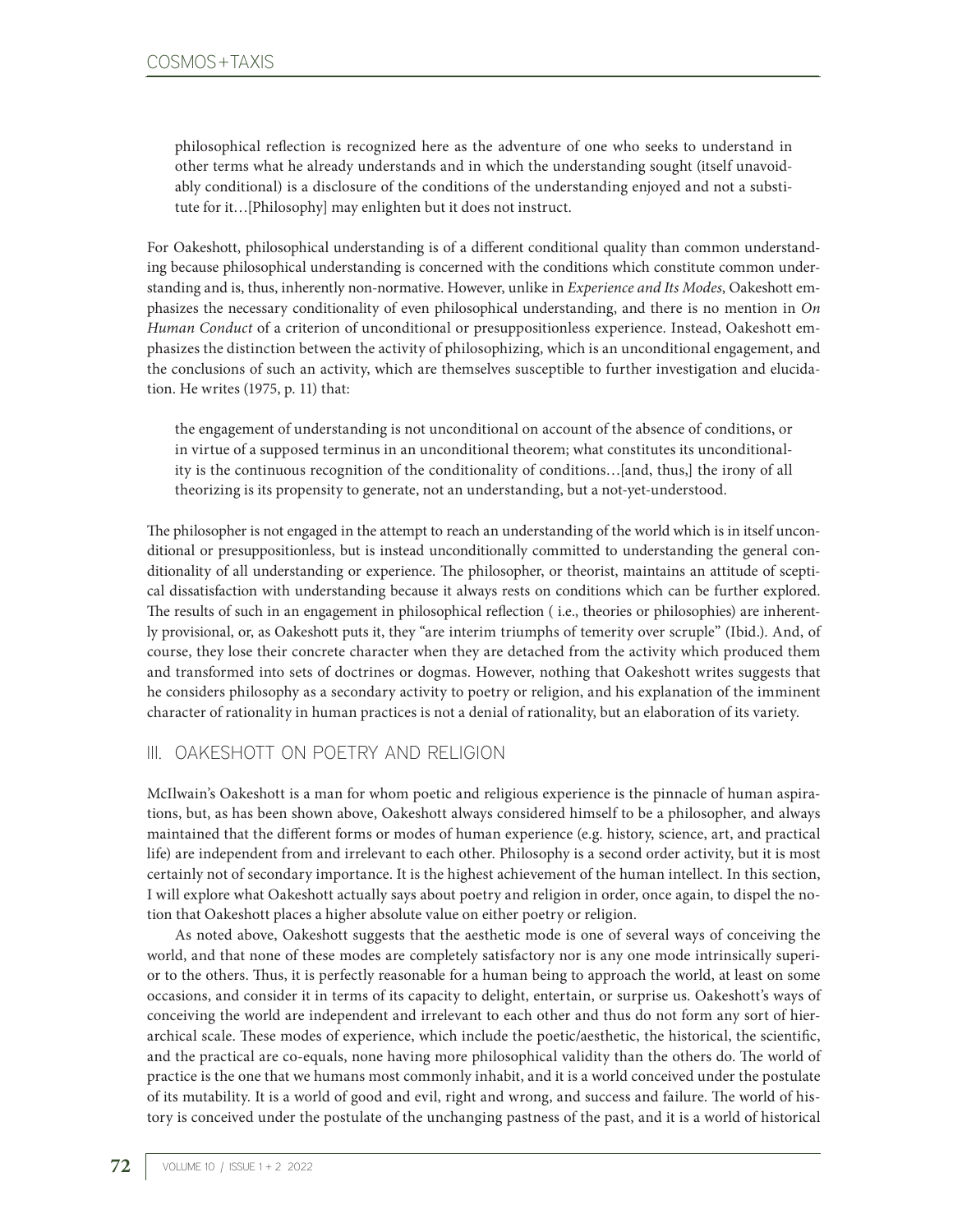fact, truth, and falsehood. And the world of science is conceived in terms of the postulate of measurement, and it is also a world of fact, truth, and falsehood, but insulated from historical fact because of the differing postulates of the two.

Oakeshott distinguishes the world of poetry/art/aesthetic experience from each of the other modes and, in so doing, offers his own defense of the autonomy, but not the primacy, of the aesthetic world. His philosophical aesthetics proposes that art or poetry forms its own realm of human experience having nothing to do with practical or moral concerns, historical questions, or scientific claims. The postulate of aesthetic experience is delightfulness, and the world of poetry or art is the world considered in terms of its capacity or possibility for delighting us. This delight is an intrinsic value and points to no other value outside of itself. As Oakeshott (1991, p. 513) notes, in art, "there is no problem to be solved, no hypothesis to be explored, no restlessness to be overcome, no desire to be satisfied, or approval to be won … At every turn what impels the activity and gives it whatever coherence it may possess, is the delight offered." Thus, Oakeshott's work serves the purposes of the literary/aesthetic critic as a negative aesthetics which, like a negative theology that tells us what God is not, provides a modal distinction which rules out the irrelevant concerns of the moralist, the politician, the hedge preacher, the historian, or the scientist.<sup>21</sup>

In addition to ruling out certain kinds of questions and considerations as irrelevant to aesthetic experience, Oakeshott also offers an explanation of the distinctiveness of aesthetic experience which does not limit such experience to the creative artist. For Oakeshott, anything in our experience can become a subject of contemplation in terms of the delight that it is capable of producing. Anything can be conceived as art, including things that would normally be considered moral enormities. For example, incest (Sophocles' Theban plays), pedophilia (*Lolita*), hysteria (*Madame Bovary*), rape (*A Clockwork Orange*), and mental illness (*The Idiot*) have all provided artists with images which, though morally troublesome in various ways when considered in practical terms, continue to delight. Artists contemplate the aesthetic possibilities of seemingly mundane things like peasant boots (Van Gough), houses (Cezanne), goats (Rauschenberg), urinals (Duchamp), pipes (Magritte), colors (Rothko), shapes (Kandinsky), and lines (Mondrian), and composers consider the aesthetic qualities of sounds of all sorts like taxi horns (Gershwin), toy pianos (Cage), birdsong (Messiaen), and donkeys (Mendelssohn).

The contemplation of anything from the morally reprehensible to the unremarkable and mundane in terms of its capacity to delight is possible because artistic expression is not propositional, and, therefore, the world of aesthetic experience cannot logically claim its own superiority to other modes of experience. As Oakeshott (1991, p. 519) notes, "a poetic image can never 'lie' because it does not affirm anything." Unlike the worlds of history, science, and, to a certain degree, practical morality, there are no 'facts' in the world of aesthetic experience. Messiaen may strike a 'false note', but it's not because his composition doesn't accurately reflect the sound of the black-eared wheatear, and Homer may nod, but it's not because he fudges on the body count in one of the battles in *The Iliad*. Thus, it is irrelevant whether 'The sun-comprehending glass … shows Nothing, and is nowhere, and is endless,' is an accurate description of the play between sunlight and windows, just as it makes no sense to ask Delmore Schwartz if he really has a 'heavy bear who goes with me, A manifold honey to smear his face.' The criteria of inclusion in art lies not in its correspondence to a factual world or in its capacity to ameliorate the human condition, but in its internal coherence as a work of art.22 Thus, a poem of two lines might be too long and a novel of a thousand pages might be too short.

Oakeshott's elaboration of aesthetic experience offers a lens through which to view the world aesthetically, but also through which to examine certain objects which present themselves as works of art. These objects often stand out as aesthetic objects because they are 'framed' as works of art.<sup>23</sup> However, Oakeshott's philosophical aesthetics does not offer a critical method, and, in fact, he rejects the notion that his work will be of much practical use to the artist or art critic. His primary concern is distinguishing between various ways of understanding or contemplating the world, and the aesthetic is just one of these ways. To reiterate, Oakeshott himself never makes the claim that the world of delight is superior to any oth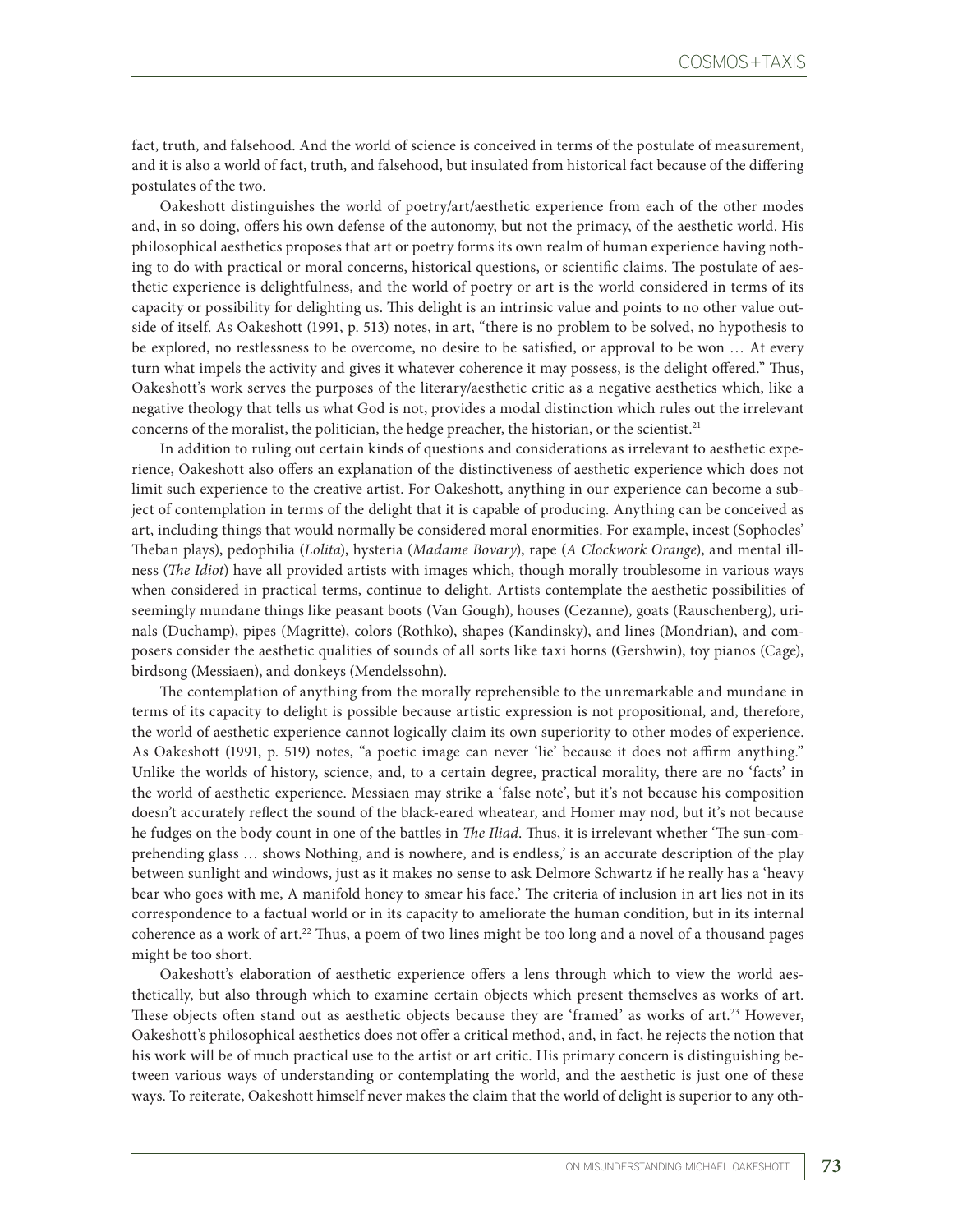er world of experience, and Oakeshott's philosophy of art cannot reasonably be understood to be making such a claim.

The other side of McIlwain's poetic Oakeshott is his religious Oakeshott. It seems to me that calling Oakeshott a religious thinker is like calling Shostakovich a composer of film scores or calling Thomas Pynchon a detective novelist. In the two philosophical monographs that Oakeshott decided to have published during his lifetime, he spends around ten pages total in *Experience and Its Modes* out of 330 some odd pages, and he spends 5 ½ pages in *On Human Conduct* out of 350 on the subject of religion. Religion is not mentioned in any of his essays on historical or scientific explanation or poetic expression. When Oakeshott does discuss it in his two books, it is as an aspect, albeit a somewhat significant one, in the world of practical life or human conduct. Insofar as the world of practical life is philosophically or theoretically unsatisfactory (and, for Oakeshott, this is most definitely the case), the world of religious experience is also philosophically unsatisfactory. Nonetheless, I will offer a brief account of Oakeshott's exiguous comments on religion in order to clarify the (relatively minor) place of religion in Oakeshott's thought.

First, Oakeshott maintains in each of his considerations of religion that religious experience is practical experience, i.e. an aspect of human conduct. His understanding of the character of practical experience or human conduct reflects his understanding of the character of philosophy and modality. He conceives conduct as specific performances emerging from and embedded in practices, or traditions, which condition and are conditioned by those performances. These practices are either instrumental or prudential considerations concerned with successful performance, or non-instrumental practices, like morality and language, which condition all performances. Conduct or practical life itself is an effort to alter one's present situation in terms of a preferred situation. However, this new situation inevitably presents problems which call for action, and the necessarily interminable, mutable, and incomplete character of the practical world of experience is evidence of its theoretical inadequacy. Thus, according to Oakeshott, from the standpoint of philosophy, religion offers an ultimately unsatisfactory understanding of the world, while from the standpoints of the worlds of art, history, or science, religion is merely irrelevant. Oakeshott's account of religion does change from *Experience and Its Modes* to *On Human Conduct*, but the change does not affect the theoretical inadequacy of religion as an understanding of the whole of human experience. In *Experience and Its Modes*, Oakeshott (1933, p. 292) characterizes religion as the "consummation of practice," while, in *On Human Conduct*, Oakeshott (1975, p. 81) suggests that "religious faith is…a reconciliation to the unavoidable dissonances of a human condition, … a mode of acceptance, a 'graceful' response." In neither of these characterizations, however, is religion understood as an escape from the practical world, nor is it conceived as resolving the theoretical difficulties inherent in the practical world. As he writes (1933, p. 310) in *Experience and Its Modes*, "not until we have shaken off the abstractions of practical experience, of morality and religion, good and evil, faith and freedom, body and mind, the practical self and its ambitions and desires, shall we find ourselves once more turned in the direction which leads to what can satisfy the character of experience." Further, in writing about religion, Oakeshott is not advocating the adoption of a religious sensibility, but offering a theory of religious faith. As he notes (1975, p. 81) in *On Human Conduct*, "although a faith is an understanding, a theoretical understanding of faith is not itself a faith." Thus, it is an obvious mischaracterization to suggest that Oakeshott is best understood as a religious thinker.

#### **CONCLUSION**

To conclude and to return to McIlwain's argument, his refusal to consider Oakeshott's understanding of philosophy and the modal character of experience, and his lack of regard for Oakeshott's epistemological writings explain, at least in part, his contentions that Oakeshott is an irrationalist.<sup>24</sup> Further, this neglect of Oakeshott's own work leads McIlwain to claim that Oakeshott sides with poetry in its dispute with philosophy, and that he is a proponent of Jerusalem in its perpetual war with Athens (pp. 80, 182). Both of these claims are patently false, if, of course, one takes Oakeshott's writings seriously. For Oakeshott, there is no inherent conflict between religion and philosophy, between poetry and philosophy, between science and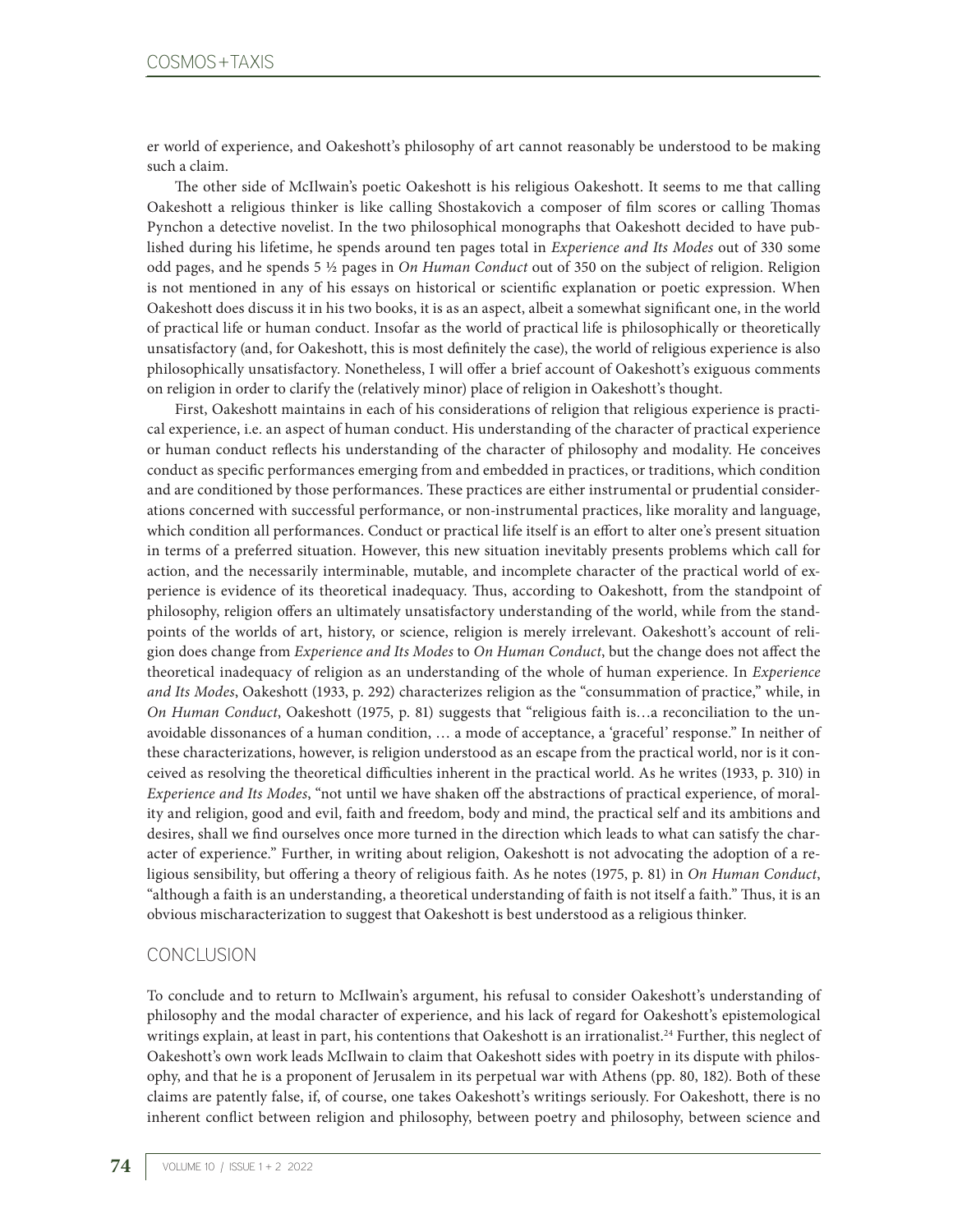philosophy, or between history and philosophy. These are all separate and distinct ways of understanding the world and of making ourselves at home in it. Each is satisfactory in its own way, but irrelevant to any other way of conceiving the world. The exception is philosophy, which is supposed to offer second-order explanations of the unique and distinctive characters of each modal form of experience. Neither religion, which is an aspect of practical life, nor poetry/art can legitimately claim to comprehend the whole of human experience, as both are abstractions. Thus, Oakeshott, as the person who makes these claims, cannot reasonably be understood as primarily a poetic or religious writer. It is baffling how anyone who has read his oeuvre could mistake his work so tremendously. Perhaps, to appropriate Oakeshott's response (2008, p. 274) to an unfriendly critic, McIlwain's primary "concern…is not at all with [Oakeshott's] argument, but with the predilections it revealed."

# NOTES

- 1 For example, McIlwain writes (p. 153) that "Strauss became so adept at political philosophy that his profoundest observations often appear as mere platitudes."
- 2 I do not think that most Straussians would necessarily disagree with this assessment, since they tend to think of their master as a philosopher first and foremost.
- 3 There are other writers who have focused on Oakeshott's treatment of poetry and/or religion, but these writers have not gone so far as to claim that Oakeshott himself placed poetry and religion at the apex of human experience, and several of these writers noted, first and foremost, how sketchy and intermittent Oakeshott's various comments about poetry, and, more especially, religion happen to be. See, for example, Tragenza 2010, pp. 2-16; Abel 2010, pp. 17-31; Corey 2012, pp. 134-150, 2006; and Worthington 2003.
- 4 Oakeshott (1991, p. 60) once wrote that "the sin of the academic is that he takes so long in coming to the point." In the case of Oakeshott the poet and religious thinker, Oakeshott never got to the point at all.
- 5 McIlwain's account of historicism (p. 70) is similarly confused. He writes that historicism claims that "the presuppositions of ancient thought have been rationally superseded or reflect only 'truths' of their time." These two claims are quite different and have distinctive implications concerning how to explain past thinkers. Further, despite devoting a substantial portion of his book to a thinker (i.e. Oakeshott) who focuses specifically on historical explanation as logically distinct from other sorts of explanation, he neglects this sort of treatment completely.
- 6 In contrast, G. E. M. Anscombe (1969, p. 36) notes that "a man's intention in acting is not so private and interior a thing that he has absolute authority in saying *what* it is."
- 7 It is unlikely that Strauss meant to appropriate anything from Collingwood. He wrote an ill-informed and unconvincing attack on Collingwood and Collingwood's posthumously published collection of essays *The Idea of History* in 1952a, pp. 559-586.
- 8 As Pocock (1975, p. 393) writes, "we enter a world in which nobody ever makes a mistake or says anything which he does not intend to say; in which nobody ever omits to say something which he does not intend to omit… [and] if there are no anomalies..., then everything that Strauss can impute to [an author] as an intention is an intention.".
- 9 Strauss (1959, p. 227) also insists that "esotericism necessarily follows from the original meaning of philosophy."
- 10 The radical separation of knowledge and opinion and its manifestation in esoteric writing constitutes one of Strauss's most well-known formulations. He also claims that there is a radical distinction to be made between 'Athens' and 'Jerusalem', or reason and faith. For a compelling critique of Strauss's account of this distinction which convincingly argues that Strauss is mistaken about the character of both 'Athens' and 'Jerusalem,' see Grosby 2008, pp. 239-260.
- 11 Collingwood (1995, p. 11) writes that "in a philosophical inquiry what we are trying to do is not to discover something of which until now we have been totally ignorant, but to know something better which in some sense we knew already."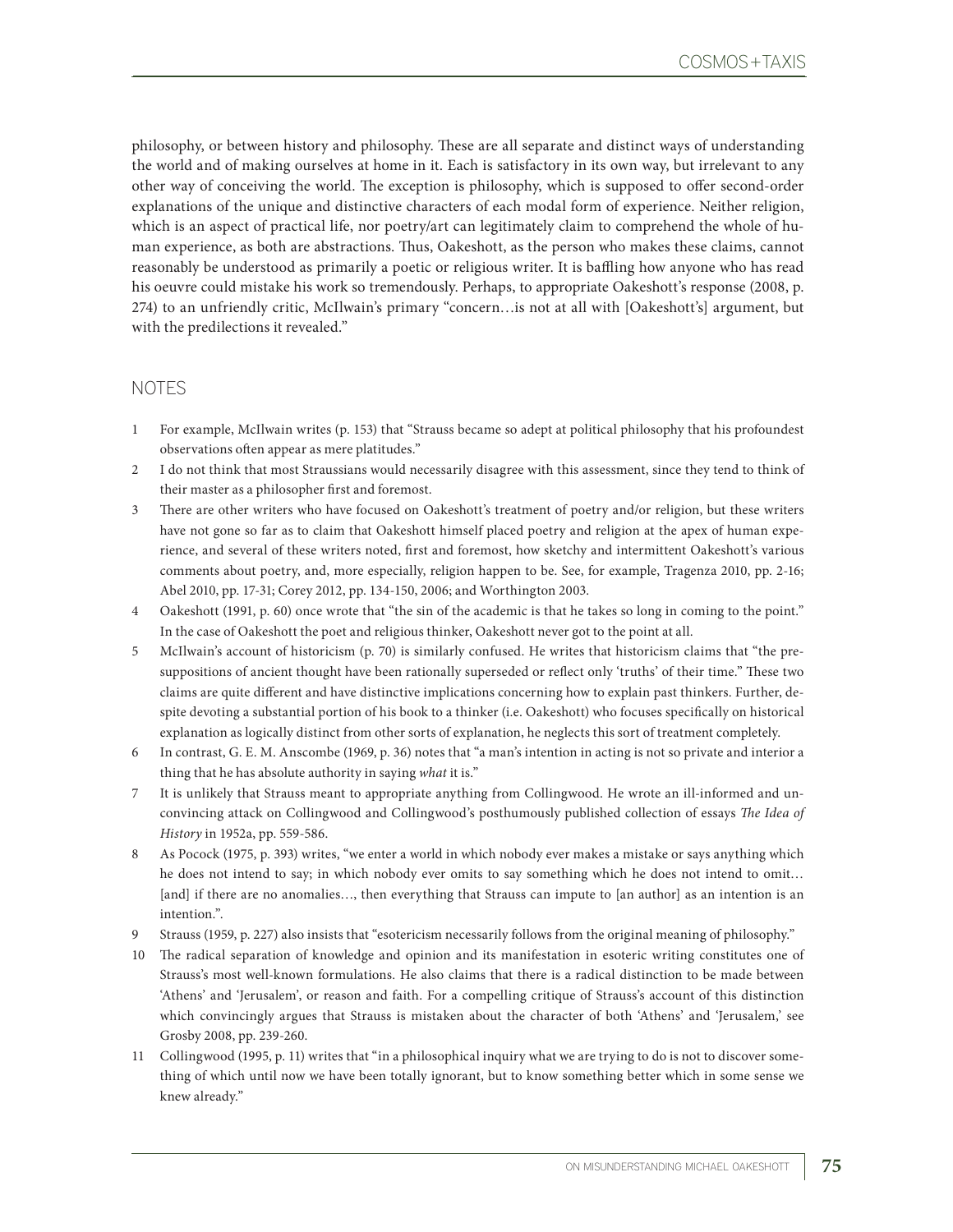- 12 McIlwain (p. 200), echoing Strauss' general tone concerning religion, claims that "no one can be both a philosopher and a theologian," which would have surprised Augustine and Aquinas. This claim might provide the secret key to McIlwain's claim that Oakeshott is really a poet and preacher. His reasoning might be characterized thusly: Oakeshott is some sort of Augustinian; Augustine was a Christian theologian; theologians cannot be philosophers; thus, Augustine and all Augustinians (including Oakeshott) are not philosophers.
- 13 McIlwain (p. 75) observes that "Paul Gottfried [is] one of the few who have found McIntyre's Strauss plausible." As far as I am aware, Paul Gottfried, the editor of *The Journal of the Philosophy of History,* and the two external reviewers for the journal are the only human beings to have read the essay before McIlwain found it. Since Gottfried approved and the *Journal* published the piece, I think that my plausibility rating was at 100%, until McIlwain came along, of course.
- 14 All of these are Straussian tropes, of course (pp. 182, 6, 80).
- 15 For an explanation of why relying on juvenilia and work unpublished in Oakeshott's lifetime presents a false picture of Oakeshott the philosopher, see McIntyre 2005, pp. 119-132.
- 16 At various places in his book, McIlwain (pp. 33, 42, 65, 72, 80) claims that Oakeshott's thought is "align[ed] with poetry and religion," that "Oakeshott represents a poetic viewpoint," that Oakeshott has an "overall poetic viewpoint," that Oakeshott posits "the priority of creativity rather than reason," that Oakeshott "reveal[s] his partisanship for poetry in its permanent quarrel with philosophy," etc.
- 17 In his essay on poetry, Oakeshott (1991, p. 489) calls philosophy a parasitic activity, but this is merely another way of describing it as a second order activity. This understanding of philosophy is not foreign to Hegel or Bradley, and it was the general conclusion of many of philosophers who were contemporaries of Oakeshott (e.g. Ryle, Austin, Wittgenstein, Hampshire, Strawson, Searle, et al.).
- 18 For a contrasting view, see Collingwood 1924. For a comparison of the Collingwood and Oakeshott on this issue, see also Boucher 1989, pp. 69-89.
- 19 Ryle (1984, pp. 15-18), argues that a category mistake is at the heart of the wrongheaded conception of the mind/ body problem which he calls the doctrine of the 'Ghost in the Machine'. It is possible that Ryle was aware of the emphasis that Oakeshott placed upon the issue of category error in *Experience and Its Modes* and was influenced by it, although there is no public evidence extant. It is certainly the case that Ryle's work had a significant influence on Oakeshott's later work on rationalism.
- 20 Ryle (1984, pp. 31, 41) argues that "knowing how to apply maxims cannot be reduced to, or derived from, the acceptance of those or any other maxims…We learn *how* by practice, schooled indeed by criticism and example, but often quite unaided by any lessons in…theory." Oakeshott writes (2007, p. 318) a very positive review of Ryle's book, noting that "this is a piece of philosophical writing in the highest class … [which] has something of the vitality and the power of standing on its own feet which belong to the philosophical classic."
- 21 This claim does not deny that a person might consider a work of art under different categories than the aesthetic. For example, one might consider Fernand Léger's *Contraste de Formes* in a purely practical way, noting that it sold for \$70 million last year. Or one might consider it in scientific terms, asking questions about the chemical composition of the paint used, the type of wood used for the frame, etc. And one might consider it historically, observing that it was completed in 1913 at the height of Cubism, and was influenced by the Italian Futurists. None of these, however, contributes to an aesthetic understanding of the painting, which is concerned with the brushwork, color, and contrast, the novel use of chiaroscuro, the return to two-dimensionality, etc. The art historian is the closest to the art critic, and a knowledge of the artistic character of Cubism and Futurism would add something to the aesthetic understanding of the painting, but merely connecting the terms Cubism, Futurism, and Léger would not so contribute.
- 22 Oakeshott (1991, p. 527) suggests that an artist's aesthetic purposes are "like the Spanish painter Orbaneja, of whom Cervantes tells us: when a bystander asked what he was painting, he answered, 'Whatever it turns out to be'."
- 23 For example, a urinal in a junkyard usually evokes little more than a cursory glance at a discarded piece of refuse, but a urinal in an art museum titled "Fountain" and marked by the unusual signature 'R. Mutt' screams to be considered as a work of art of some sort.